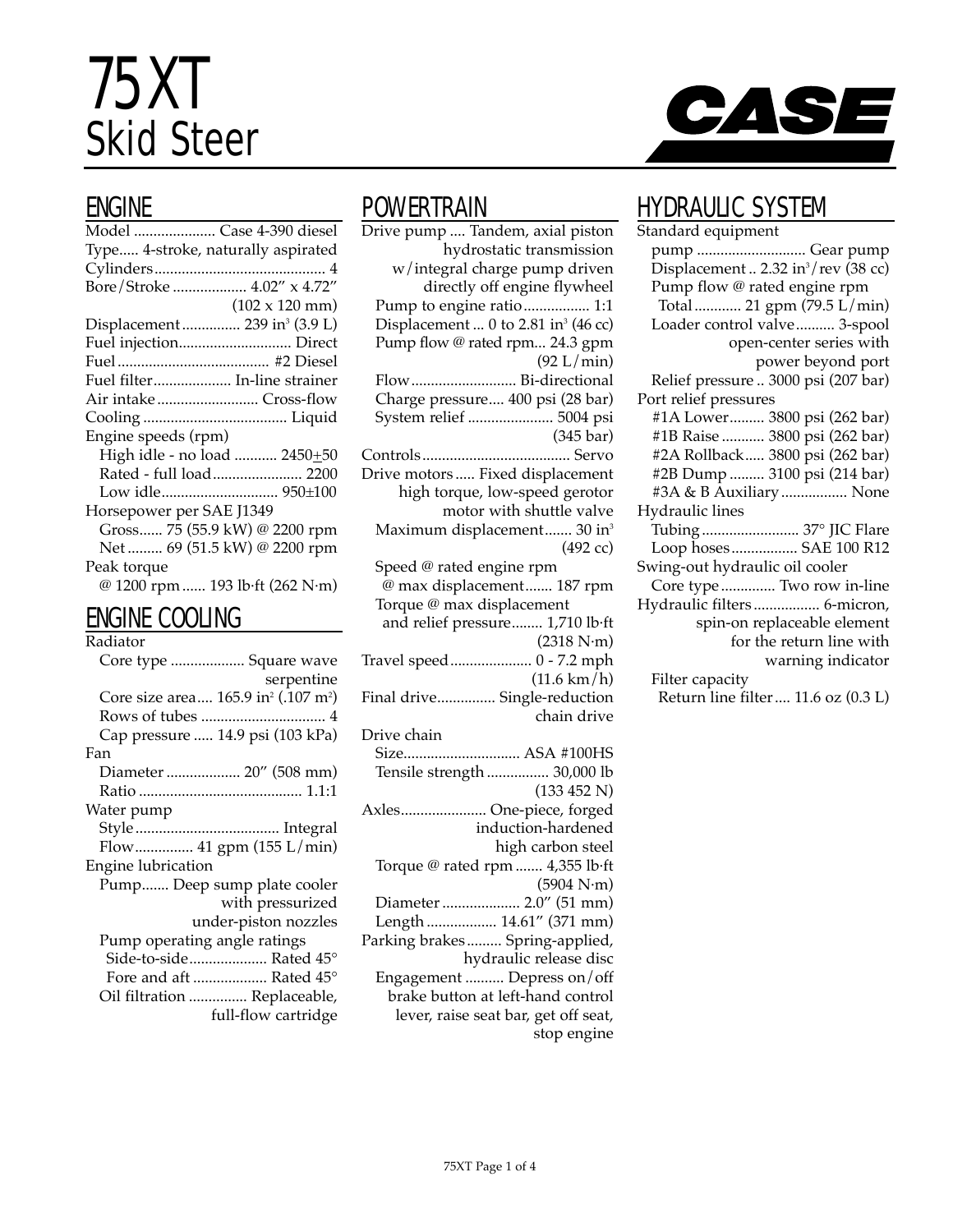### INSTRUMENTATION

Digital hourmeter Fuel level LED bar graph Warning lights Fuel level Voltage Engine coolant temperature Engine oil pressure Air cleaner restriction Hydraulic filter restriction Hydraulic oil temperature Parking brake Systems normal Seat belt reminder Warning alarms Engine coolant temperature Engine oil pressure Hydraulic oil temperature Seat belt reminder

### ELECTRICAL SYSTEM

| Battery 12-volt low-maintenance |
|---------------------------------|
| 610 cold-cranking amps          |
| $@0°$ F (-18 C)                 |

# OPERATOR ENVIRONMENT

No-tool tilt ROPS/FOPS canopy w/side screens Water-shedding vinyl seat Seat presence switch  $2''$  (51 mm) retractable seat belt Restraint bar w/integral armrests Two servo-assist, adjustable, hands-only control levers Hand and foot throttles Loader control lockout system In-cab loader arm lock Rear window w/emergency escape feature Front and rear halogen floodlights Floor cleanout access

### CYLINDERS

| Lift cylinder                 |  |
|-------------------------------|--|
| Bore diameter 2.25" (57.2 mm) |  |
| Rod diameter  1.50" (38.1 mm) |  |
| Stroke 41.3" (1.05 m)         |  |
| Closed length 53.5" (1.36 m)  |  |
| Bucket cylinder               |  |
| Bore diameter 2.50" (63.5 mm) |  |
| Rod diameter  1.25" (31.8 mm) |  |
| Stroke  20.67" (525 mm)       |  |
| Closed length  32.4" (823 mm) |  |
|                               |  |

# OPERATING WEIGHTS

Unit equipped with  $12.00 \times 16.5$ Galaxy Beefy Baby tires, 73" (1.85 m) short lip bucket, mechanical attachment coupler, full fuel .................. 6,700 lb (3039 kg)

#### Add-on weights

| Side cab glass  +70 lb (32 kg)          |
|-----------------------------------------|
| Lexan <sup>®</sup> door  +70 lb (32 kg) |
| Glass door w/wiper $+77$ lb (35 kg)     |
|                                         |
| Suspension seat +10 lb (4.5 kg)         |
| Counterweight bumper ILO                |
| std. bumper +110 lb (50 kg)             |

## SERVICE CAPACITIES

| Engine oil w/filter  11 qt (10.4 L)   |  |
|---------------------------------------|--|
| Engine oil w/o filter 10 qt (9.5 L)   |  |
| Engine cooling system  17 qt (16.1 L) |  |
| Hydraulic system                      |  |
| Reservoir 5.7 gal (21.7 L)            |  |
|                                       |  |
| Chain tanks (per side) 5 qt (4.7 L)   |  |

## TIRE SELECTION

|                                                                                                                       |      |     |                    | Width |               | Max.                                                                                               |
|-----------------------------------------------------------------------------------------------------------------------|------|-----|--------------------|-------|---------------|----------------------------------------------------------------------------------------------------|
|                                                                                                                       |      | Plv | Tread Tire         | Over  | Tire          | Travel                                                                                             |
|                                                                                                                       | Size |     | Rating Depth Width |       | Tires Weight* | Speed                                                                                              |
|                                                                                                                       |      |     |                    |       |               |                                                                                                    |
|                                                                                                                       |      |     |                    |       |               | $(19 \text{ mm})$ $(284 \text{ mm})$ $(1.81 \text{ m})$ $(28.6 \text{ kg})$ $(10.8 \text{ km/h})$  |
|                                                                                                                       |      |     |                    |       |               |                                                                                                    |
|                                                                                                                       |      |     |                    |       |               | $(19 \text{ mm})$ $(333 \text{ mm})$ $(1.83 \text{ m})$ $(23.1 \text{ kg})$ $(11.6 \text{ km/h})$  |
|                                                                                                                       |      |     |                    |       |               |                                                                                                    |
|                                                                                                                       |      |     |                    |       |               | $(19 \text{ mm})$ $(259 \text{ mm})$ $(1.81 \text{ m})$ $(28.1 \text{ kg})$ $(10.8 \text{ km/h})$  |
| Galaxy Beefy Baby II  12.00 x 16.5 10 0.75" 12.3"  72" 85 lb  7.2 mph                                                 |      |     |                    |       |               |                                                                                                    |
|                                                                                                                       |      |     |                    |       |               | $(19 \text{ mm})$ $(312 \text{ mm})$ $(1.83 \text{ m})$ $(38.6 \text{ kg})$ $(11.6 \text{ km/h})$  |
|                                                                                                                       |      |     |                    |       |               |                                                                                                    |
|                                                                                                                       |      |     |                    |       |               | $(19 \text{ mm})$ $(325 \text{ mm})$ $(1.84 \text{ m})$ $(32.2 \text{ kg})$ $(10.8 \text{ km/h})$  |
|                                                                                                                       |      |     |                    |       |               |                                                                                                    |
|                                                                                                                       |      |     |                    |       |               | $(32 \text{ mm})$ $(259 \text{ mm})$ $(1.81 \text{ m})$ $(41.3 \text{ kg})$ $(10.8 \text{ km/h})$  |
|                                                                                                                       |      |     |                    |       |               |                                                                                                    |
|                                                                                                                       |      |     |                    |       |               | $(21 \text{ mm})$ $(312 \text{ mm})$ $(1.83 \text{ m})$ $(38.6 \text{ kg})$ $(11.6 \text{ km/h})$  |
|                                                                                                                       |      |     |                    |       |               |                                                                                                    |
|                                                                                                                       |      |     |                    |       |               | $(21 \text{ mm})$ $(424 \text{ mm})$ $(2.03 \text{ m})$ $(54.0 \text{ kg})$ $(11.6 \text{ km/h})$  |
|                                                                                                                       |      |     |                    |       |               |                                                                                                    |
|                                                                                                                       |      |     |                    |       |               | $(36 \text{ mm})$ $(337 \text{ mm})$ $(1.98 \text{ m})$ $(359.2 \text{ kg})$ $(11.4 \text{ km/h})$ |
|                                                                                                                       |      |     |                    |       |               |                                                                                                    |
|                                                                                                                       |      |     |                    |       |               | $(36 \text{ mm})$ $(373 \text{ mm})$ $(2.07 \text{ m})$ $(435.0 \text{ kg})$ $(11.4 \text{ km/h})$ |
| NOTE: *Tire weight does not include wheel weight. <sup>∞</sup> Equals grouser depth. <sup>o</sup> Equals track width. |      |     |                    |       |               |                                                                                                    |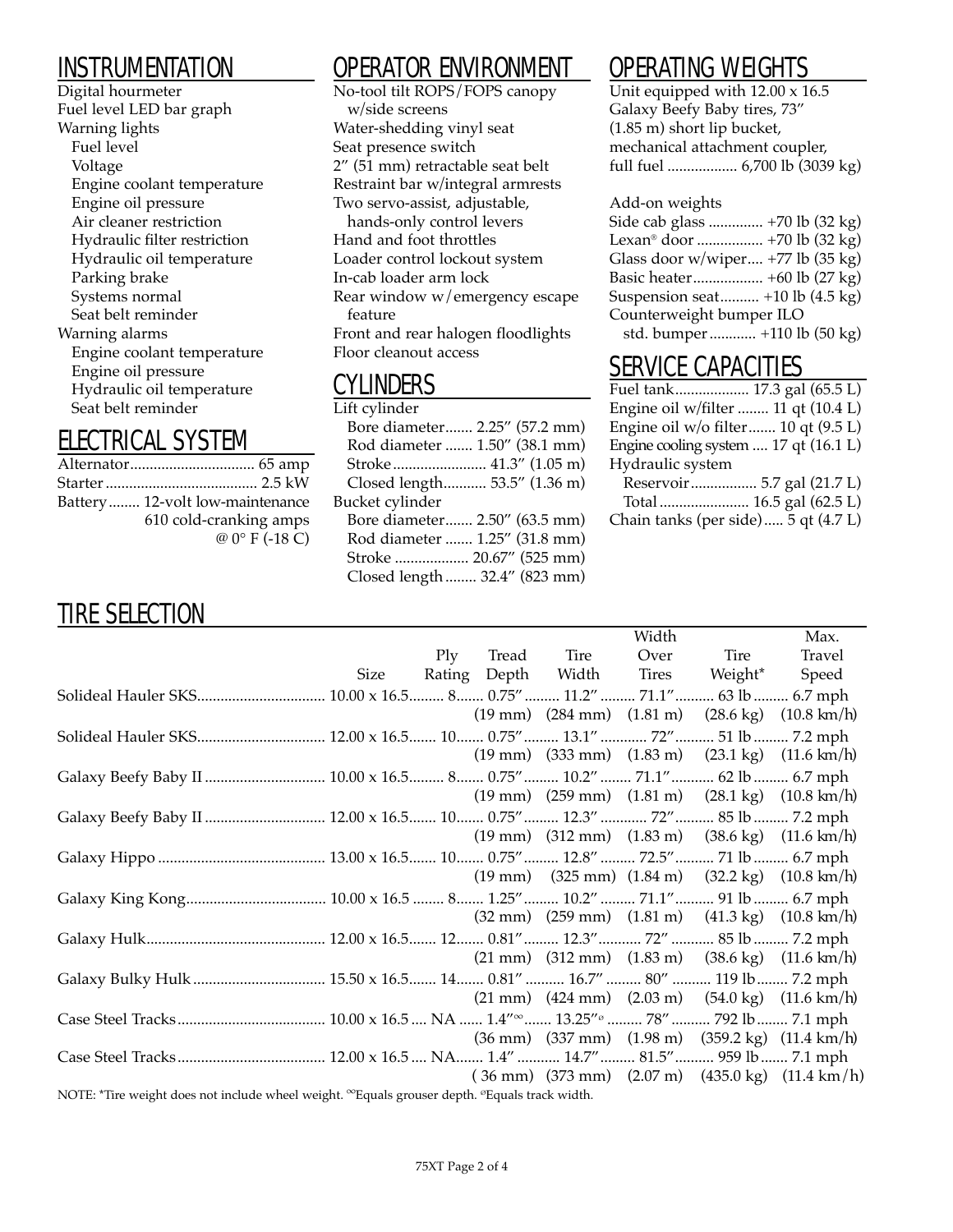

## **DIMENSIONS**

|    | A. Overall operating height                                      |
|----|------------------------------------------------------------------|
|    |                                                                  |
|    |                                                                  |
|    | Height to*                                                       |
| В. |                                                                  |
| C. |                                                                  |
| D. | Bottom of level bucket, loader arm fully raised  111.5" (2.83 m) |
|    | Overall length                                                   |
| E. |                                                                  |
| E. |                                                                  |
| F. |                                                                  |
|    |                                                                  |
|    | H. Dump height - loader arm fully raised                         |
|    |                                                                  |
|    |                                                                  |
| J. | Reach - loader arm fully raised                                  |
|    |                                                                  |
|    |                                                                  |
|    | Maximum attachment rollback                                      |
| К. |                                                                  |
| L. |                                                                  |
|    |                                                                  |
|    | Ground clearance                                                 |
| Ω. |                                                                  |
| P. |                                                                  |
|    |                                                                  |
|    | Clearance circle front                                           |
| R. |                                                                  |
| S. | w/73" (1.85 m) short lip dirt bucket on ground  80.2" (2.00 m)   |
| S. | w/73" (1.85 m) dirt bucket on ground  83.8" (2.13 m)             |
| Т. |                                                                  |
|    |                                                                  |
|    |                                                                  |
|    | NOTE: *Equipped with 12.00 x 16.5 Galaxy Beefy Baby tires.       |



# PERFORMANCE SPECS

| Operating load  2,200 lb (998 kg)  |
|------------------------------------|
| w/optional ctwt. (bumper) 2,300 lb |
| $(1043 \text{ kg})$                |
| Tipping load 4,400 lb (1996 kg)    |
| w/optional ctwt. (bumper) 4,600 lb |
| $(2086 \text{ kg})$                |
| Breakout force                     |
| Lift cylinder 5,173 lbf            |
| (23 011 N)                         |
| Bucket cylinder 5,371 lbf          |
| (23 892 N)                         |
| Dig depth                          |
| w/bucket flat  0.24" (6 mm)        |
| Cycle time                         |
| Raise  4.4 seconds                 |
| Lower 2.8 seconds                  |
| Dump 2.8 seconds                   |
| Rollback  2.2 seconds              |
|                                    |

NOTE: SAE rated lift capacities. Breakout force and cycle time measured with rated load in bucket.

### **OPTIONAL BUCKETS**

|                 |              |                           | Heaped          |
|-----------------|--------------|---------------------------|-----------------|
| Type            | Width        |                           | Weight Capacity |
|                 | inch(m)      | $lb$ $(kg)$               | $ft^3(m^3)$     |
|                 |              |                           |                 |
|                 |              | $(1.85)$ $(251)$ $(0.48)$ |                 |
| Dirt 82 593  19 |              |                           |                 |
|                 | (2.08)       | (269)                     | (.54)           |
| Short Lip  73   |              | 409                       | 13.9            |
|                 | (1.85)       | (186)                     | (.39)           |
| Utility 73      |              | $\ldots$ 628.             | 22.4            |
|                 | (1.85)       | (285)                     | (.63)           |
| Light           | 82 583  32.5 |                           |                 |
| Material        | (2.08)       | (264)                     | (.92)           |